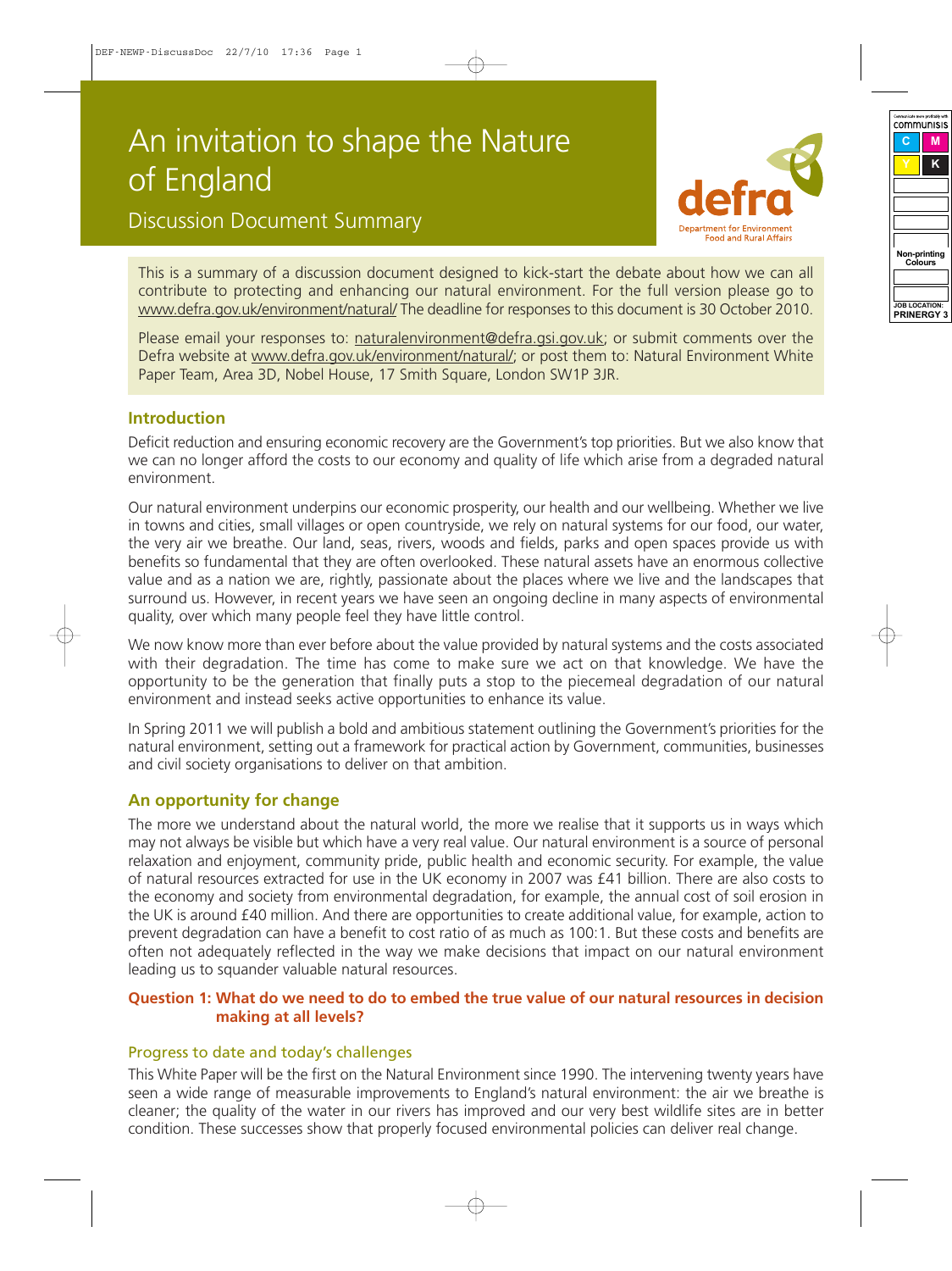But, whilst we have made important progress, we have also continued to see piecemeal degradation – leading to an ongoing decline in the quality and sustainability of many of our natural assets. These pressures are different from those which we have successfully addressed and require new approaches and solutions.

The White Paper will need to address a range of overarching challenges for future policy on the natural environment including:

- Climate change both the challenge to the natural environment represented by climate change and the role of the natural environment in managing the impacts of climate change on people and business as well as being the source of the renewable energy that will help us mitigate climate change.
- Demographic changes not just global population growth but also key changes in patterns of consumption at home and across the globe.
- Incremental impacts all the apparently minor choices we make that lead to piecemeal degradation of our natural environment and which together can lead to permanent damage to the natural systems we all rely on.

#### **Question 2: Have we identified the right overarching challenges for the White Paper to consider?**

- **a. If not, what should we focus on?**
- **b. How should we approach these challenges?**

# **Tackling the erosion of our natural value**

The value of our natural environment is being eroded both at home and abroad. The social and economic costs of this degradation are unacceptable.

#### Protecting and enhancing England's natural assets

We know that the pressures we currently place on our natural environment are driving use of natural resources to the point where we risk damaging the system as a whole. As a nation we are in environmental as well as economic deficit and, just as we must live within our means to ensure future financial sustainability, we must also show restraint in our use of natural capital if we wish to protect our childrens' prosperity and quality of life. For example:

- *Our biodiversity* we have made progress, but many priority habitats are still declining and many species are still under threat.
- *Our seas* face competing demands for space, risks from pollution and climate impacts. Use of resources versus conservation remains a tension. Fish stocks are at an historic low.
- *Our rivers and waterway*s water quality has improved, but climate change and population growth will reduce the future predictability and reliability of water resources.
- *Our air* air quality is good across 99% of the UK, but air pollution continues to harm human health particularly in some urban areas.
- *Our soils* the ability of soils to continue to provide essential functions is threatened by intensive agriculture, pollution, development pressure and climate change.

**Question 3: What are the existing policies and practices aimed at protecting England's natural assets (including but not limited to those set out above on our biodiversity, seas, water bodies, air and soil) that currently work most effectively?**

**a. What works less well – what could we stop doing or do differently?**

**Question 4: What mechanisms should we focus on to ensure we manage our natural systems more effectively in future?**

- **a. How should we define success?**
- **b. How can we agree on common goals and assess our progress towards them?**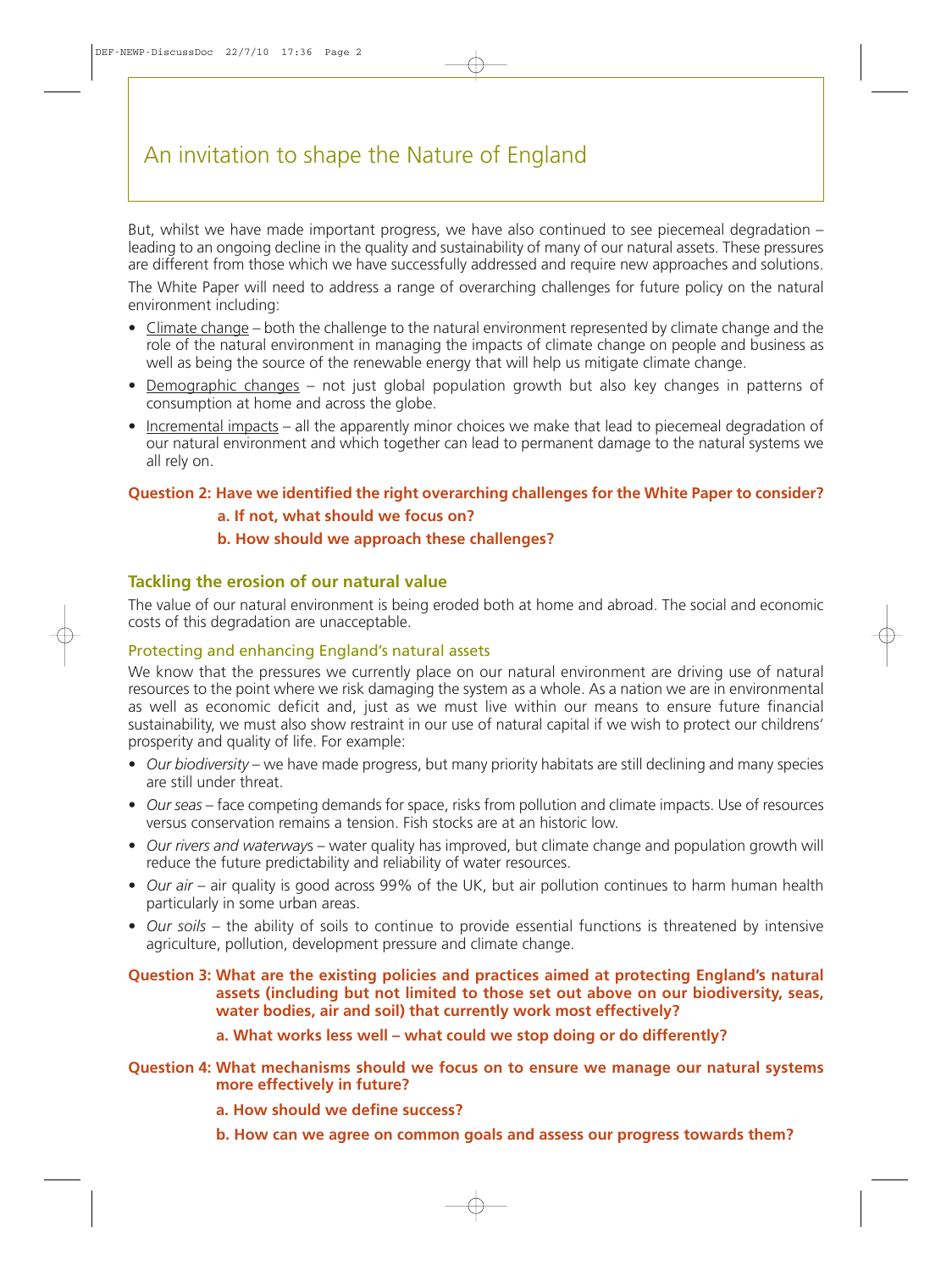#### England's footprint on the natural environment overseas

As individuals and consumers, we often have an impact on the health of the natural environment overseas. This is a result of the 'hidden' impact of the goods and services we buy. They are made using natural resources from abroad, and can lead to pressure on wildlife habitats, water and other important services which local communities rely upon. We also rely on a healthy natural environment overseas, to provide us with the food we need which we cannot grow ourselves, and to help prevent dangerous climate change.

#### **Question 5: How best can we reduce our footprint on the natural environment abroad, through the goods, services and products we use?**

#### **Building and enhancing our natural value**

For too long our environmental goals have suffered from a poverty of ambition. We need to grasp the opportunities we now have to build a more prosperous, fairer and healthier future where everyone plays their part.

#### A greater role for the big society

Communities, businesses, civil society organisations and local authorities should have much bigger roles in protecting and enhancing the natural environment and a much bigger say about our priorities for managing it. As a nation we are passionate about our natural environment and frustrated by long-term downward trends in environmental quality.

In seeking to encourage businesses, people and communities to manage and use natural resources in a sustainable manner we need to both build on best practice, both here in England and in other countries and develop new and imaginative approaches. In particular, we want to look at the scope for actions to offset the impact of development on biodiversity.

#### **Question 6: What best practice and innovative approaches to protecting and enhancing our natural environment do you think should be considered as we develop the White Paper?**

Civil society organisations channel the passions of hundreds of thousands of individuals into independent advocacy, building the capacity of communities to influence their environment and promoting changes in our behaviour as well as engaging communities in the management of valued sites. The White Paper will need to reflect the importance of the natural environment to individuals and communities in terms of much-loved landscapes, local quality of life and the links between our behaviour as consumers and our concern for the wider environment.

#### **Question 7: How best can we harness and build on public enthusiasm for the natural environment so people can help improve it through local action, as informed consumers or by shaping policy?**

#### **Question 8: What should be our vision for the role of Civil Society in managing and enhancing the natural environment and for engaging individuals, businesses and communities in setting the agenda for that work?**

People working together with local councils have a very important role too. A healthy natural environment is key for local jobs, public health, recreation, community safety and to support new homes. The White Paper will need to give local communities and councils freedom to take control and find innovative new ways of protecting and enhancing the natural environment.